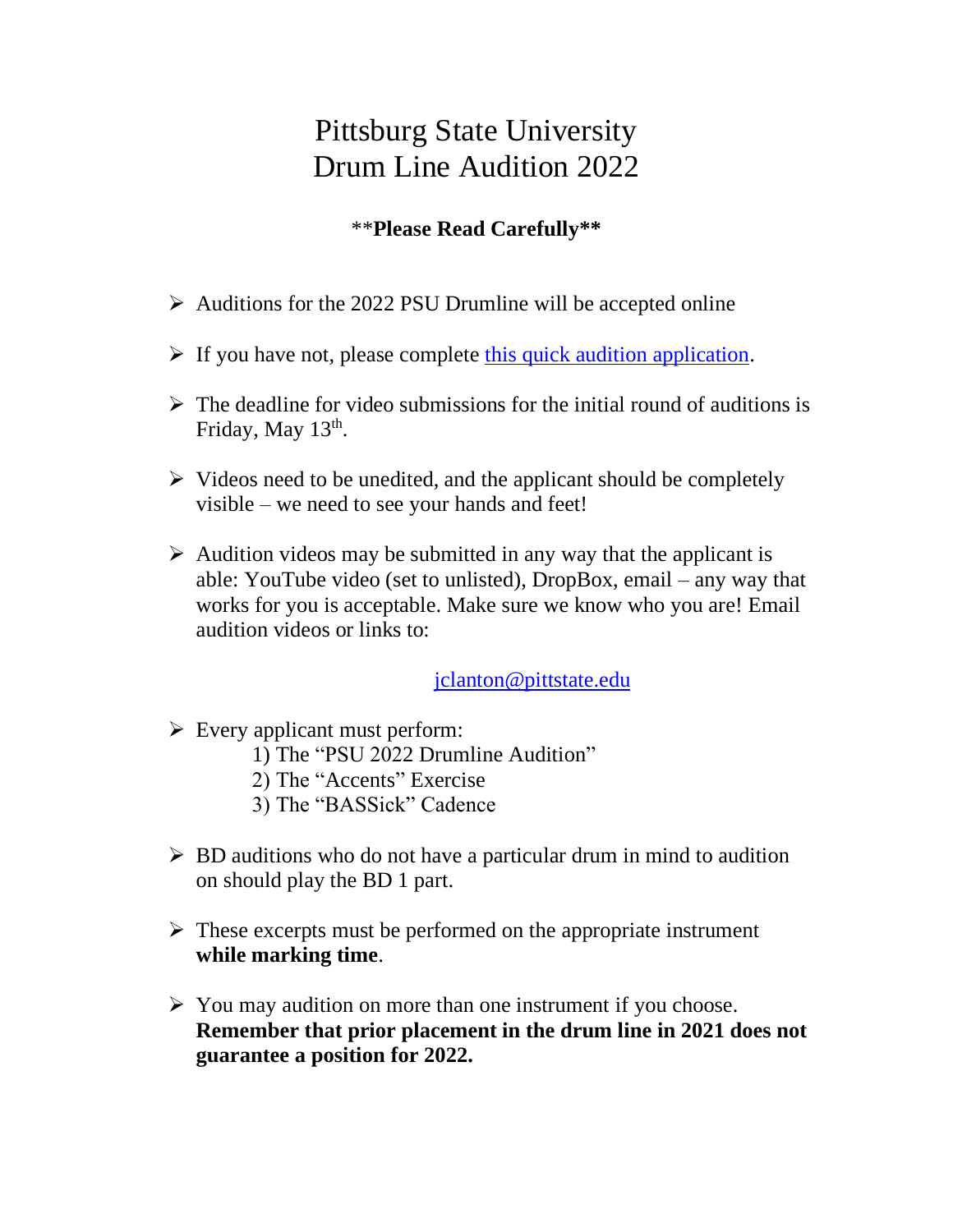- ➢ You will be graded on the following: **accuracy** (accents, dynamics, cleanliness), **tempo**, **technique**, and the ability to **mark time while playing.**
- $\triangleright$  Results of the audition will be posted once reviewed, prior to the start of the 2022 band camp.

Please contact me if you have any questions!

[jclanton@pittstate.edu](mailto:jclanton@pittstate.edu)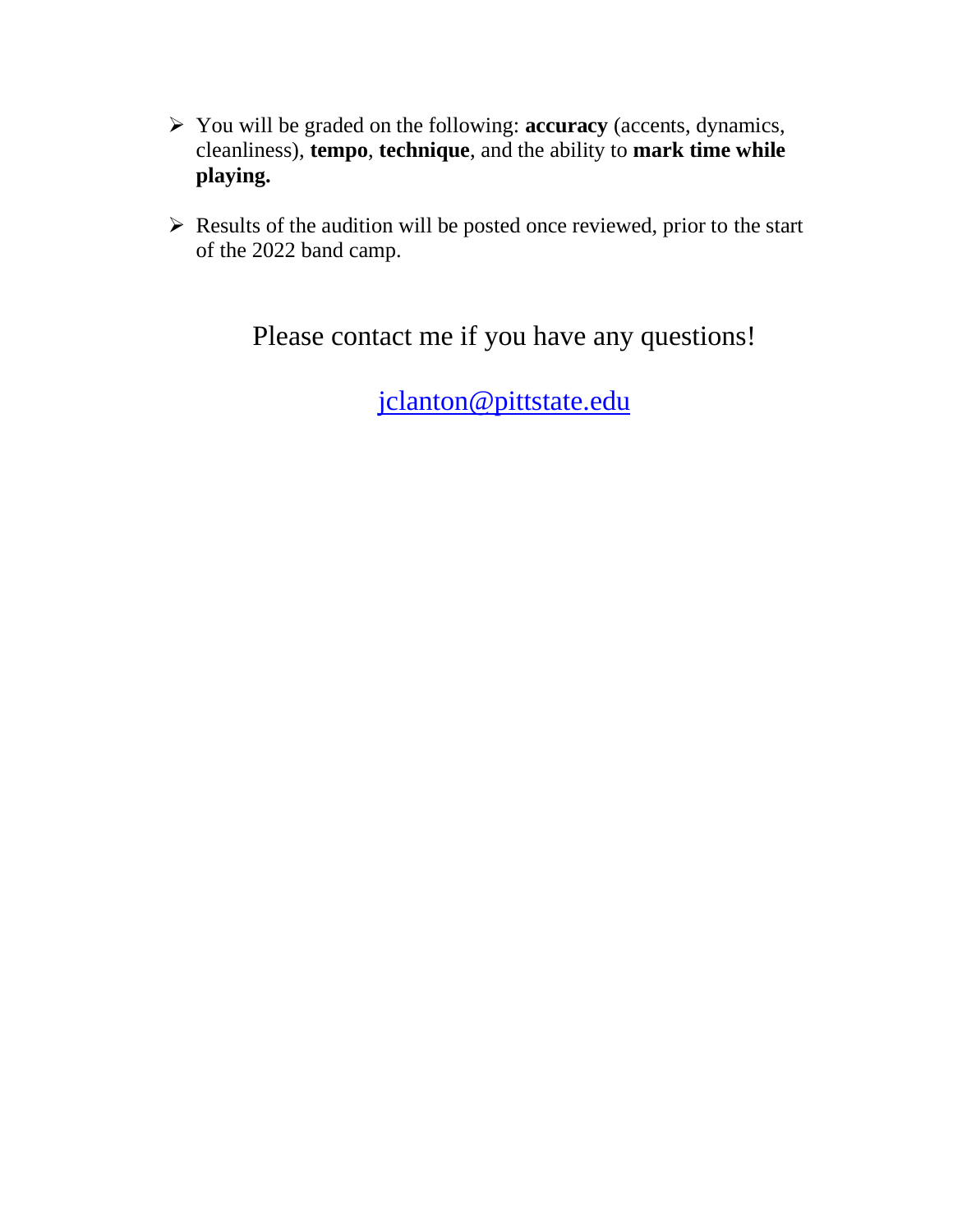## $\overline{ }$ line 2022 Drumline Audition





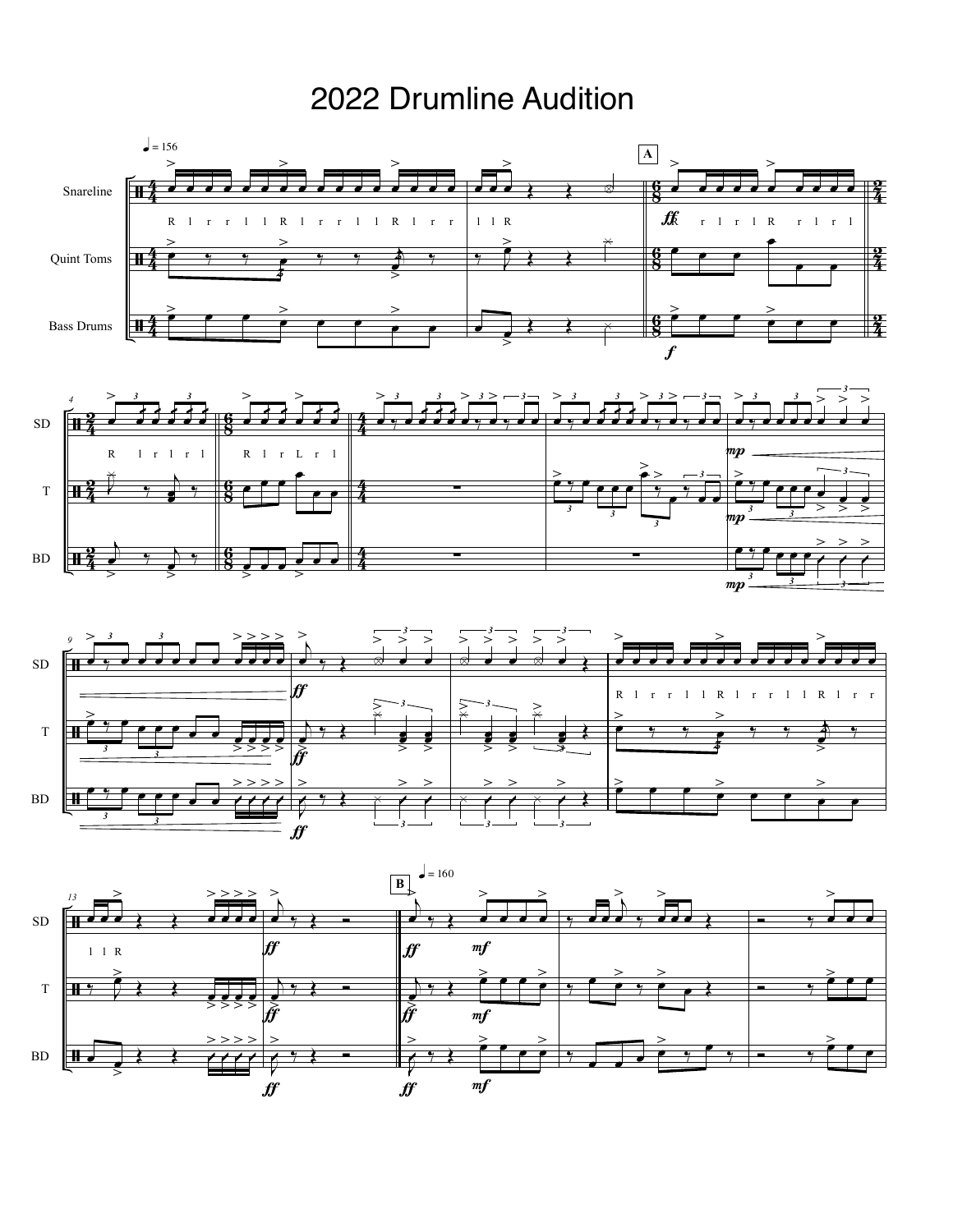



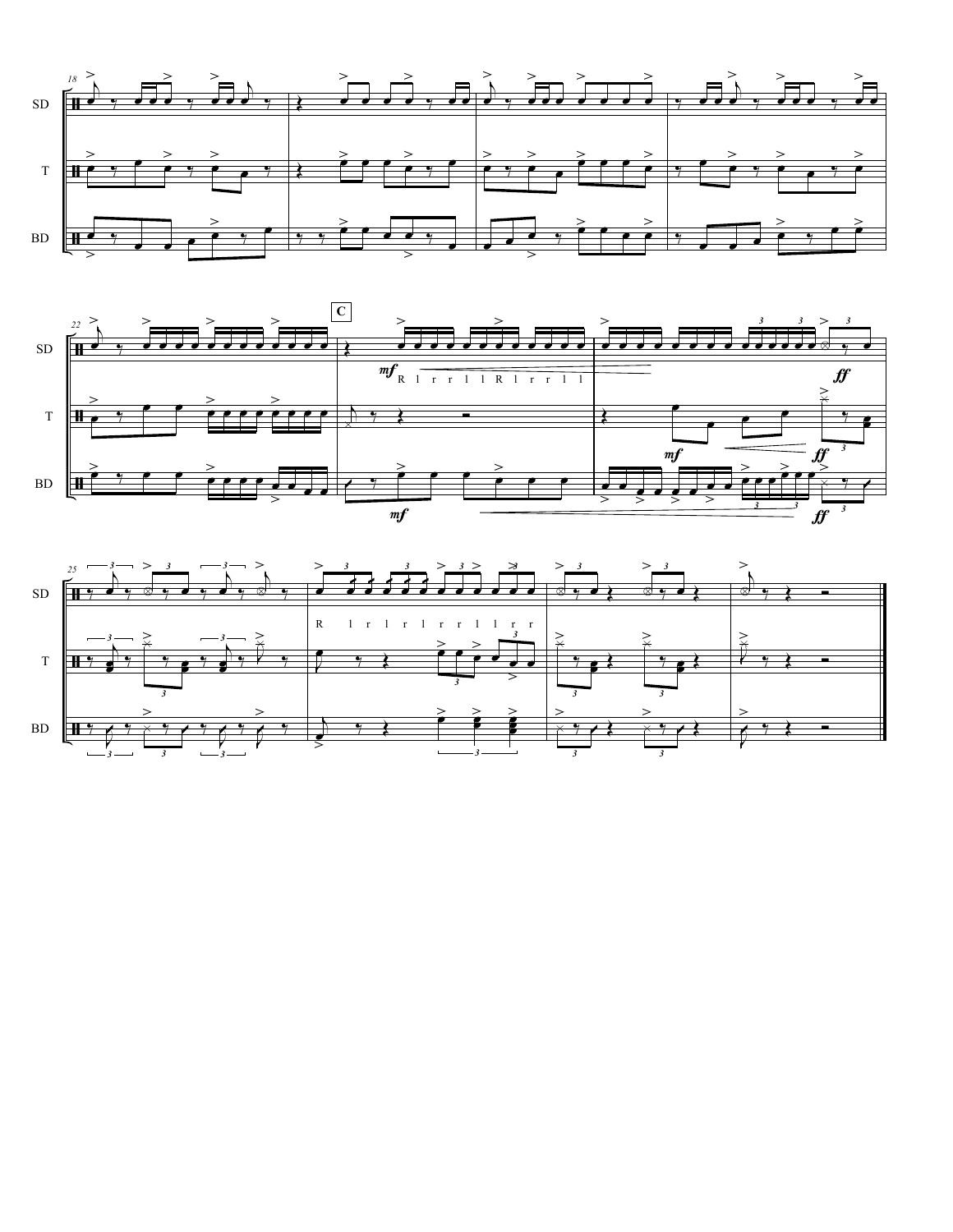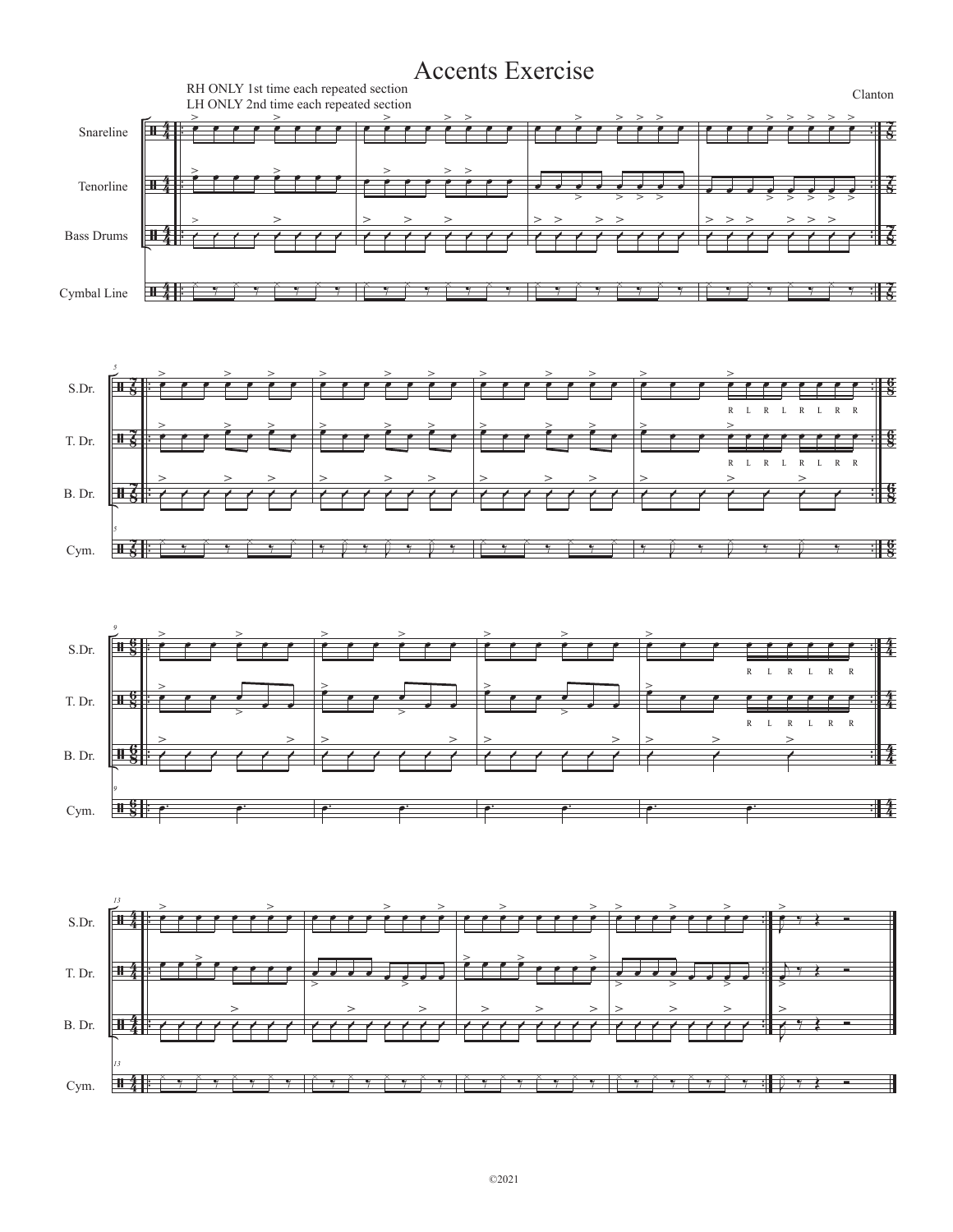